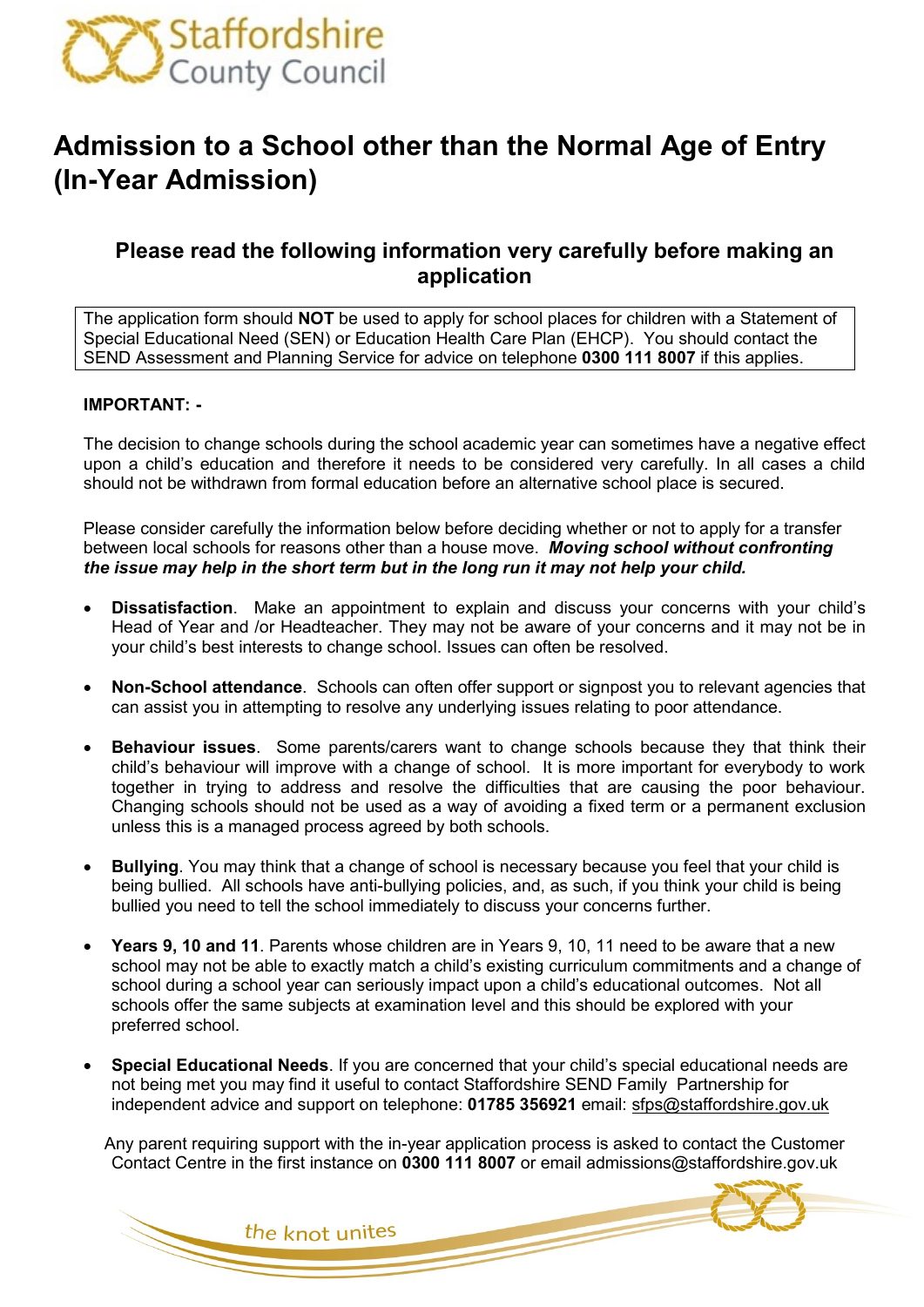### **Moving into an area during the year**

The law enables parents of children seeking a school place to express a preference. The School Admissions team will be able to give you indicative information about the availability of school places in the area. Parents should note that admission authorities cannot guarantee a place for any child at their preferred school, even where they move into the schools catchment area. You can check for your catchment are school at: **[www.staffordshire.gov.uk/localview/](http://www.staffordshire.gov.uk/localview/)**

### **Admission Arrangements**

For details of individual school admission arrangements please the particular school website or the County Council website [www.staffordshire.gov.uk/education/schoolsandcolleges/admissions/admissioncriteria/](http://www.staffordshire.gov.uk/education/schoolsandcolleges/admissions/admissioncriteria/)

### **Making a Preference**

This application form should only be used to apply for school places in Staffordshire and should be **sent directly to the preferred school**. This includes Academies, Foundation, Trust Schools, Catholic Schools or Church of England Aided Schools. If you wish to apply for a school place in another area please contact the school for details of how to apply. **Parents are advised to either visit the preferred school or to have an initial discussion with the headteacher regarding their reasons for choosing the school to ensure that the school feel that it is in the child's best interests to be admitted.**

### **Applications for Siblings**

Please be aware that if you are applying for more than one child to change school, it may not be possible for your preferred school to admit any or all of the children. In such circumstances any offer of a school place will be for the child named and will not give the other children any priority for admission as a sibling link.

### **Getting Your Child to School**

When considering changing your child's school or if moving into the area you need to consider very carefully how your child will travel to school. Parents have a responsibility for getting their child to school. In order to qualify for transport assistance certain conditions have to be met, for example whether your child will be attending your catchment or nearest school. Further information regarding the entitlement to home to school transport can be found at: **[www.staffordshire.gov.uk/schooltransport](http://www.staffordshire.gov.uk/schooltransport)**

### **Free School Meals**

If you are claiming free school meals for your child and your application to change school is successful, you will need to notify the free school meals service of your change in circumstances. Further information can be found at **<http://www.staffordshire.gov.uk/freeschoolmeals>** or by emailing **[freeschoolmeals@staffordshire.gov.uk](mailto:freeschoolmeals@staffordshire.gov.uk)** telephone **0300 111 8007.**

### **How to Appeal**

If it is not possible to agree to your request for a school place, you have the right to appeal to an Independent Appeals Panel. Information on the independent appeals process will be provided (if necessary) when you receive the outcome of your application.

### **Contact Details**

Our website contains useful information **[www.staffordshire.gov.uk/admissions](http://www.staffordshire.gov.uk/admissions)**

If you have any queries about the school admissions process please contact the Customer Contact Centre in the first instance on 0300 111 8007 or email **[admissions@staffordshire.gov.uk](mailto:admissions@staffordshire.gov.uk)**

School Admissions and Transport Service Staffordshire Place 1 Tipping Street **Stafford** ST16 2DH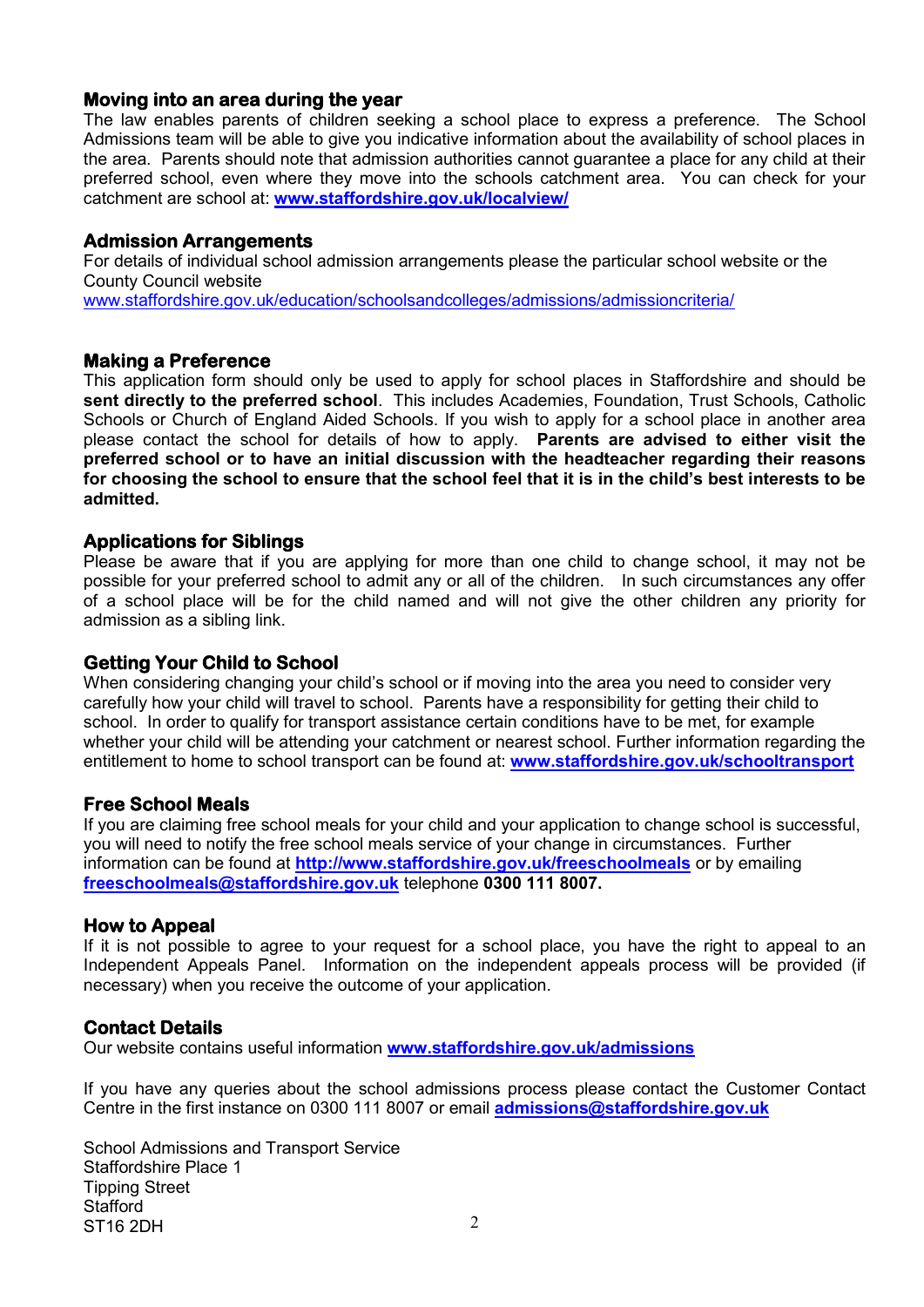

# **Application for Admission to a School other than at the Normal Age of Entry (In Year Admission)**

**This form should NOT be used to apply for school places for children with a Statement of Special Educational Need (SEN) or an Education, Health and Care Plan (EHCP).** 

# **SECTION 1 – Reason for your application – please complete one form per child** 1. Moved into Staffordshire **3.** Not moving, but wanting a new school **2.** Moving to another area within Staffordshire **Please ensure that you have read the notes accompanying this application form SECTION 2 – Your child's details** Child's Legal Surname:  $\begin{array}{|c|c|c|c|c|c|} \hline \end{array}$  Male:  $\begin{array}{|c|c|c|c|c|c|} \hline \end{array}$  Female: Child's Legal Forename(s): Date of birth: <u>Current Year Group:</u> Current Year Group: **Child's Current Home Address:**

Postcode: (You must supply so that we can assess your application)

If this application is the result of a house move please provide the new address and expected date of move below:

#### **Child's New Address:**

| Postcode: (You must supply so that we can assess your application)                                                                                                                                                                                                                                |            |  |  |
|---------------------------------------------------------------------------------------------------------------------------------------------------------------------------------------------------------------------------------------------------------------------------------------------------|------------|--|--|
| Expected date of move:                                                                                                                                                                                                                                                                            |            |  |  |
| Is this child in the care of a local authority <sup>*?</sup>                                                                                                                                                                                                                                      | Yes<br>No. |  |  |
| Has the child previously been in the care of a local authority<br>but has since been adopted (or become subject to a residence order<br>or special guardianship order?                                                                                                                            | Yes<br>No. |  |  |
| If yes to either of the above questions please provide the name of Social Worker and Contact Details below and<br>ensure that a copy of the completed application form is also emailed to<br>school.admissionsteam@staffordshire.gov.uk at the same time that it is sent to the preferred school. |            |  |  |
|                                                                                                                                                                                                                                                                                                   |            |  |  |
| Are you a returning Service/Crown Servant family*?                                                                                                                                                                                                                                                | Yes<br>No  |  |  |

\*If an application for an in-year place is accompanied by  $\rm \frac{3}{4}$ n official MOD, FCO or GCHQ letter declaring a relocation date we will arrange for confirmation of a school place in advance of the relocation.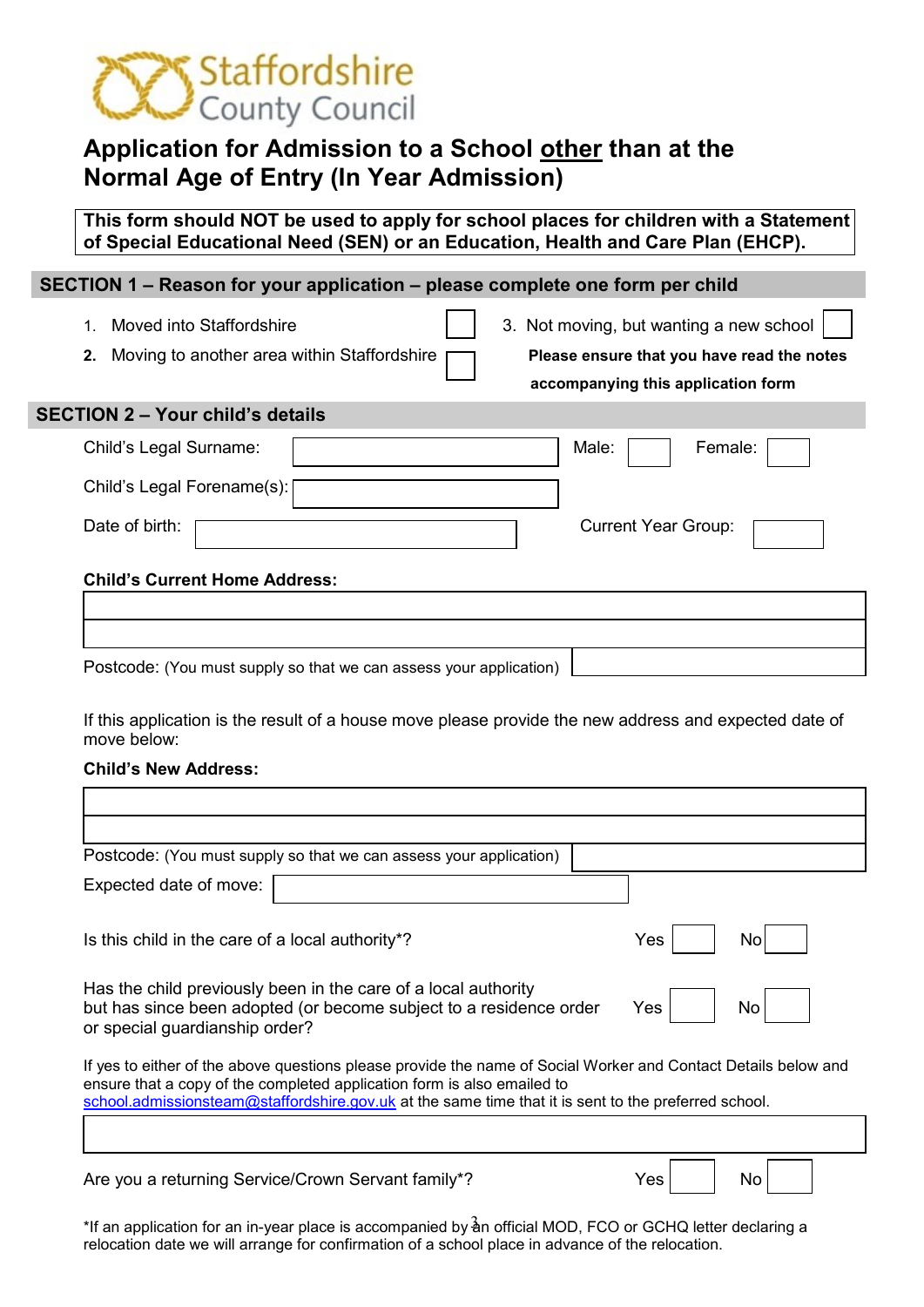### **SECTION 3 – Your child's current school details please**

Name and address of current school or last school attended:

| Date last attended if not currently attending:                                                                                                                                                                                                                                                                                                                                                                                                                                           |  |
|------------------------------------------------------------------------------------------------------------------------------------------------------------------------------------------------------------------------------------------------------------------------------------------------------------------------------------------------------------------------------------------------------------------------------------------------------------------------------------------|--|
| Reason for leaving:<br>or reasons for request<br>to change school:<br>If you are requesting a<br>school transfer because<br>your child is experiencing<br>difficulties, your child<br>must continue attending<br>their current school until<br>your application is<br>resolved, as in some<br>cases this can take time.<br>Please refer to<br>accompanying notes to<br>this form and provide<br>information relating to<br>the steps you have<br>taken to resolve these<br>difficulties. |  |
|                                                                                                                                                                                                                                                                                                                                                                                                                                                                                          |  |

Are/were there any attendance related difficulties at this or any other school? Yes

| No |  |
|----|--|
|    |  |
| No |  |

Does this child have any exclusions (fixed or permanent) at this or any Yes other school?

Please include in this box the names and contact details of any outside agencies currently involved with this child, for example Social Worker; CAMHS; Behaviour Support, Local Support Team or similar, and attach a letter of support if applicable.

You should note that if you do not disclose relevant information where applicable this **will** delay your application being processed and could lead to your application being invalidated.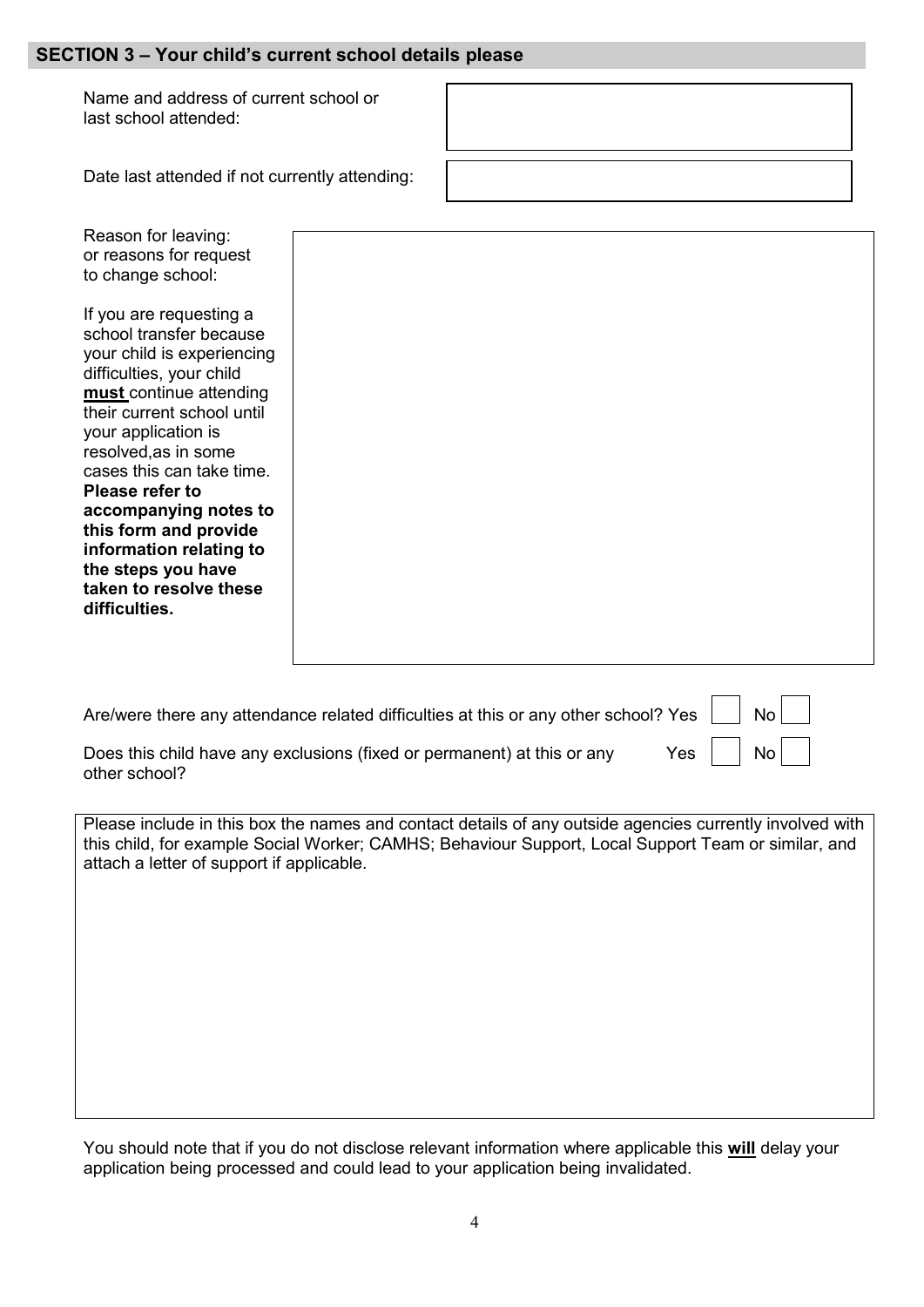| SECTION 4 – For requests to transfer between local schools parents/carers must arrange to<br>have this completed by the child's current headteacher.<br>Failure to do so will result in the application being delayed or invalidated.                                                      |  |  |
|--------------------------------------------------------------------------------------------------------------------------------------------------------------------------------------------------------------------------------------------------------------------------------------------|--|--|
| I confirm that the parent/carer has discussed with me the reasons for a transfer and<br>I disagree<br>I agree<br>with the parent/carers comments in Section 3.<br>I disagree<br>that a school transfer would be in the best interest of the child for the<br>I agree<br>following reasons: |  |  |
| Key Stage 4 - Please provide details of all subjects that are currently being studied along with the<br>relevant examination boards                                                                                                                                                        |  |  |
| Has this child received additional support within school for either behavioural or attendance related<br>issues?<br>Yes<br>No                                                                                                                                                              |  |  |
| Has this child been discussed as a local District Inclusion Panel or similar or under the Fair Access<br>Protocol previously?<br>Yes<br>No.                                                                                                                                                |  |  |
| If yes to either of the above please provide details including dates during the past 12 months:                                                                                                                                                                                            |  |  |
|                                                                                                                                                                                                                                                                                            |  |  |
| Signed:<br>Date:                                                                                                                                                                                                                                                                           |  |  |
| Name (please print):                                                                                                                                                                                                                                                                       |  |  |
| Position within School:                                                                                                                                                                                                                                                                    |  |  |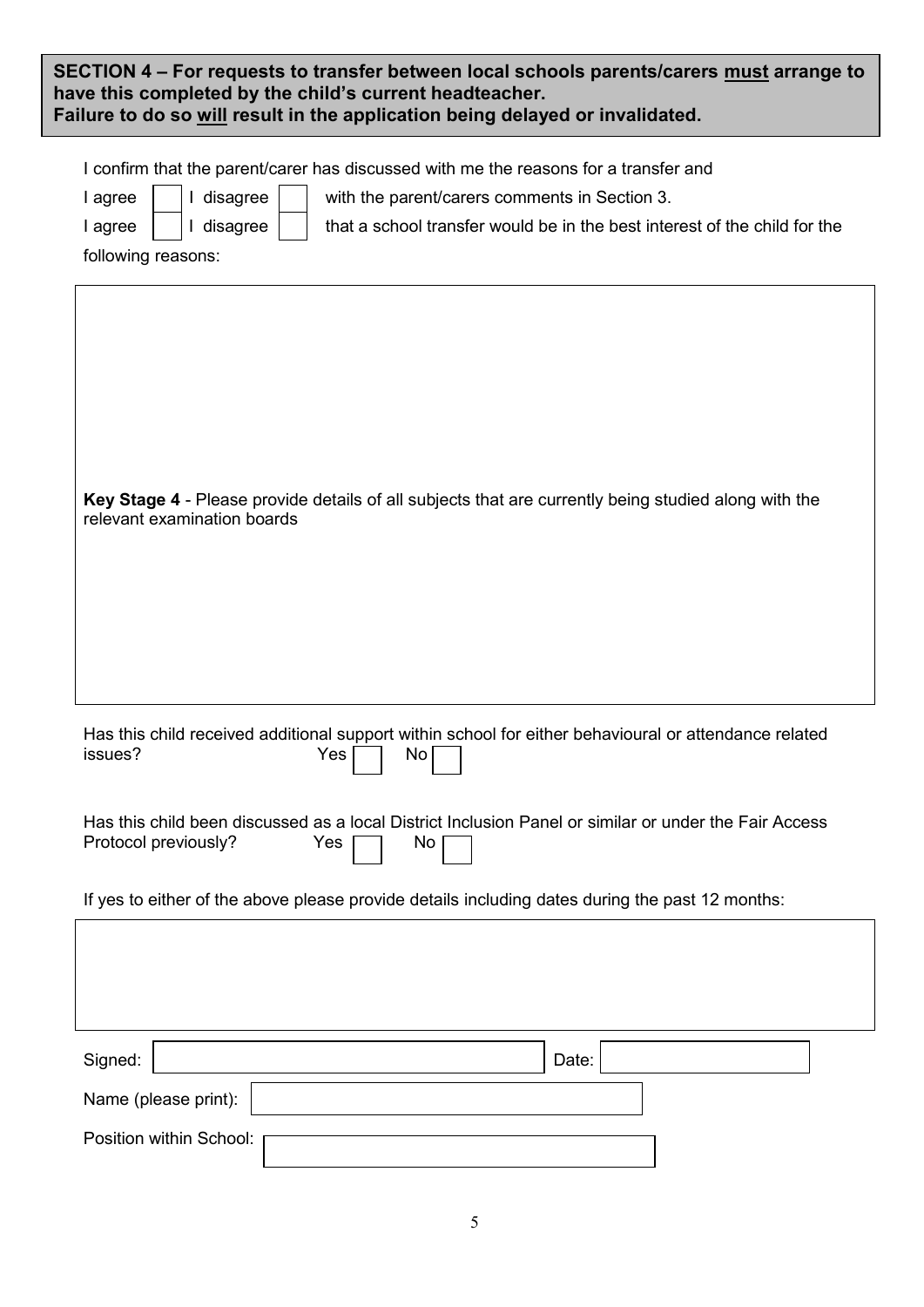## **SECTION 5 – Preferred School (s)**

Please enter the name of the school you would like to attend and reasons for your application on the following section.

### **Name of Preferred School**: -

You should have made every effort to meet with the headteacher or a relevant member of staff at the above school before submitting this application.

### **Reasons why this is your Preferred School**

## **Details of Elder Brother or Sister Attending Preferred School if applicable**

| Name of Brother/Sister                                                                                                                                                                                          | Date of Birth | <b>Current Year Group</b>       |
|-----------------------------------------------------------------------------------------------------------------------------------------------------------------------------------------------------------------|---------------|---------------------------------|
|                                                                                                                                                                                                                 |               |                                 |
| Complete the following information if you have named a Catholic or Church of England School<br>above.                                                                                                           |               |                                 |
| I have attached the additional information required as specified in the admissions criteria of my<br>preferred Catholic or Church or England /Aided School (please tick box to indicate documents<br>attached): |               |                                 |
| Has your child been Baptised a Catholic? Yes<br>certificate must be enclosed with this form.                                                                                                                    | No.           | If Yes, a copy of the baptismal |
| If the above information and baptismal certificate are not supplied it will cause a delay in                                                                                                                    |               |                                 |

**processing your application and may affect the outcome.**